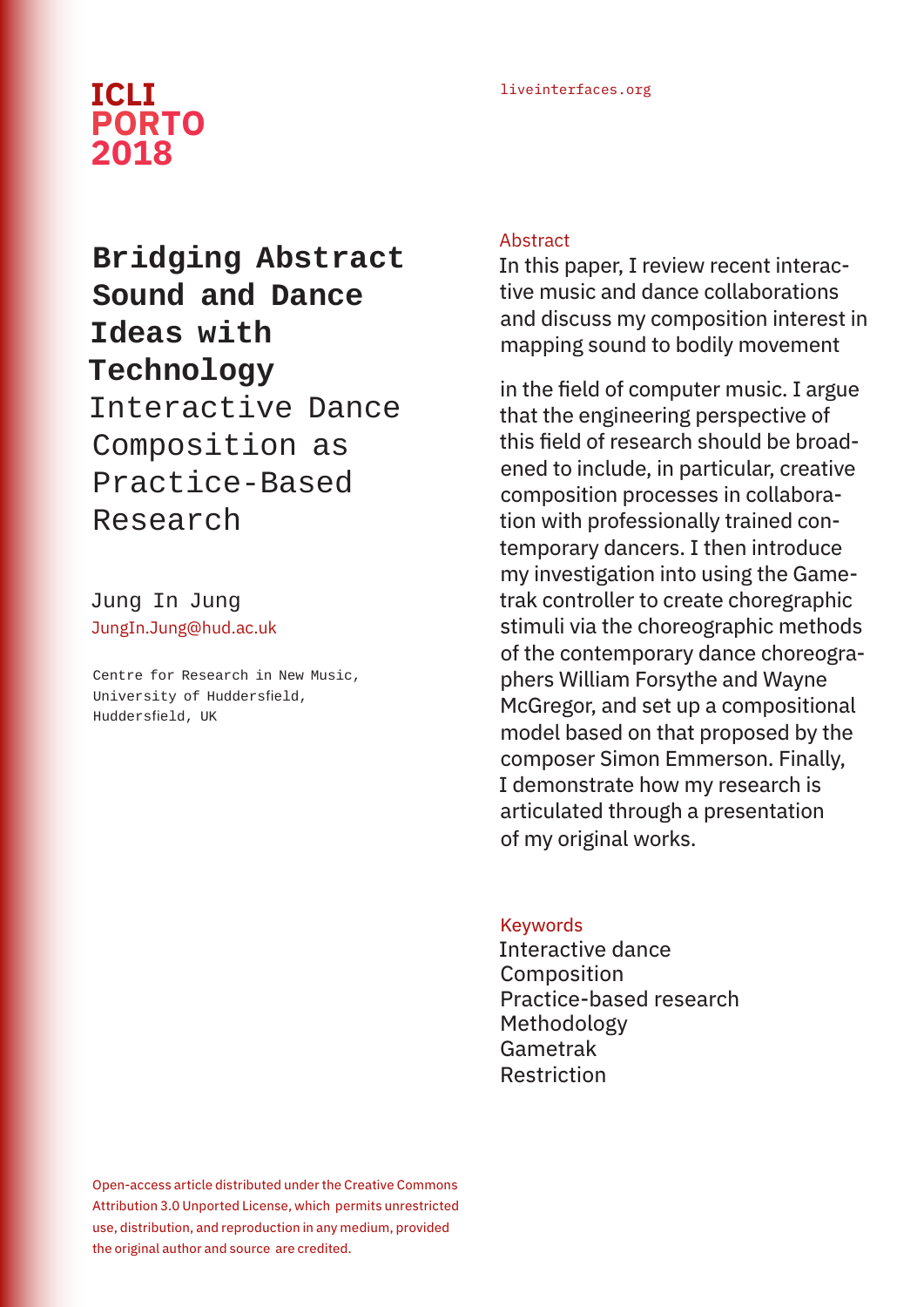# **Introduction**

As a sound artist and a researcher who creates interactive sound and dance collaborations, I have sought a methodology for my practice-based research. This paper presents my thoughts on this topic and an inquiry into a possible way to make this research valuable. I should emphasise that what drives me to create interactive systems is the facilitation of a dialogue between the sound system and the dancer so as to devise choreography and sound compositions together. I find that in the field of computer music this type of work focuses on technological development in terms of new interfaces or mapping strategies for generating music, but lacks a choreographic concern based on dance practice. Since interface technology seeks a use in corporeal dance performance and is of an interdisciplinary collaborative nature, I propose another perspective from which to conduct this field of research, giving as an example my own original works with contemporary dancers.

#### **1.Background research to raise questions**

The term *interactive dance* typically refers to dance works created with an interactive system that perceives movement data from the dancer in real-time to produce other events in other media such as sound or visuals. In turn, the sonic or visual results affect the creation of the choreography. The term has been in frequent use since the genre of *dance and technology* or *dance tech* emerged at the end of the 1990s as seeking the usage of newly developed tools "to reinvent the perceptual and ontological role of dance in the context of a digital zeitgeist" (Salter 2010, 261). Although the origin of interactive dance can be traced back to John Cage and Merce Cunningham's collaboration *Variations V* in 1965, the active research on developing wearable or camera-based motion-tracking sensors has been conducted since the 1990s by composers. For instance, Todd Winkler created interactive dance works in  $Max<sup>1</sup>$  using analysis

of gestural movement and musicality (Winkler 1995a), and published a pedagogical book in interactive composition (Winkler 1998). Wayne Siegel developed wearable motion-tracking interface using flex sensors in collaboration with contemporary dancers (Siegel and Jacobsen 1998). Because of its use of technology, interactive dance has also attracted scientific, engineering and computing research centres looking for artistic and real-world applications (Salter 2010, 262–263). One example is the EyesWeb system, using gestural analysis of emotional and expressive values and developed by Antonio Camurri and his research team from Info-Mus, University of Genoa, within the European Union-sponsored MEGA project (Camurri 1997). The fever for the genre became obvious as the entire *Dialogue* section of the 1998's spring volume of D*ance Research Journal* was dedicated to discussion about dance and technology, with both Richard Povall and Robert Wechsler writing about the subject.

As a consequence, debates and criticisms followed regarding the usage of technology. How it could "enlarge dance as a historical and cultural practice" and what kind of aesthetics could be aroused with gesture-driven computer music in dance (Salter 2010, 263)? Scott deLahunta (2001) expresses the irony of considering the new musical instrument learning process as dance training in the field of computer music. Julie Wilson-Bokowiec and Mark Alexander Bokowiec (2006, 48) point out that mapping sound to bodily movement has been described in utilitarian terms: "what the technology is doing and not what the body is experiencing". According to Johannes Birringer (2008), developing interactive systems with this utilitarian perspective creates "disjuncture" between movement data and the outcome media whether that is image or sound. This is because the system requires performers to learn "specific physical techniques to play the instruments of the medium", which dancers find hard to think of as an "intuitive vocabulary" that they have gained through their physical and kinaesthetic practice (Birringer 2008, 119).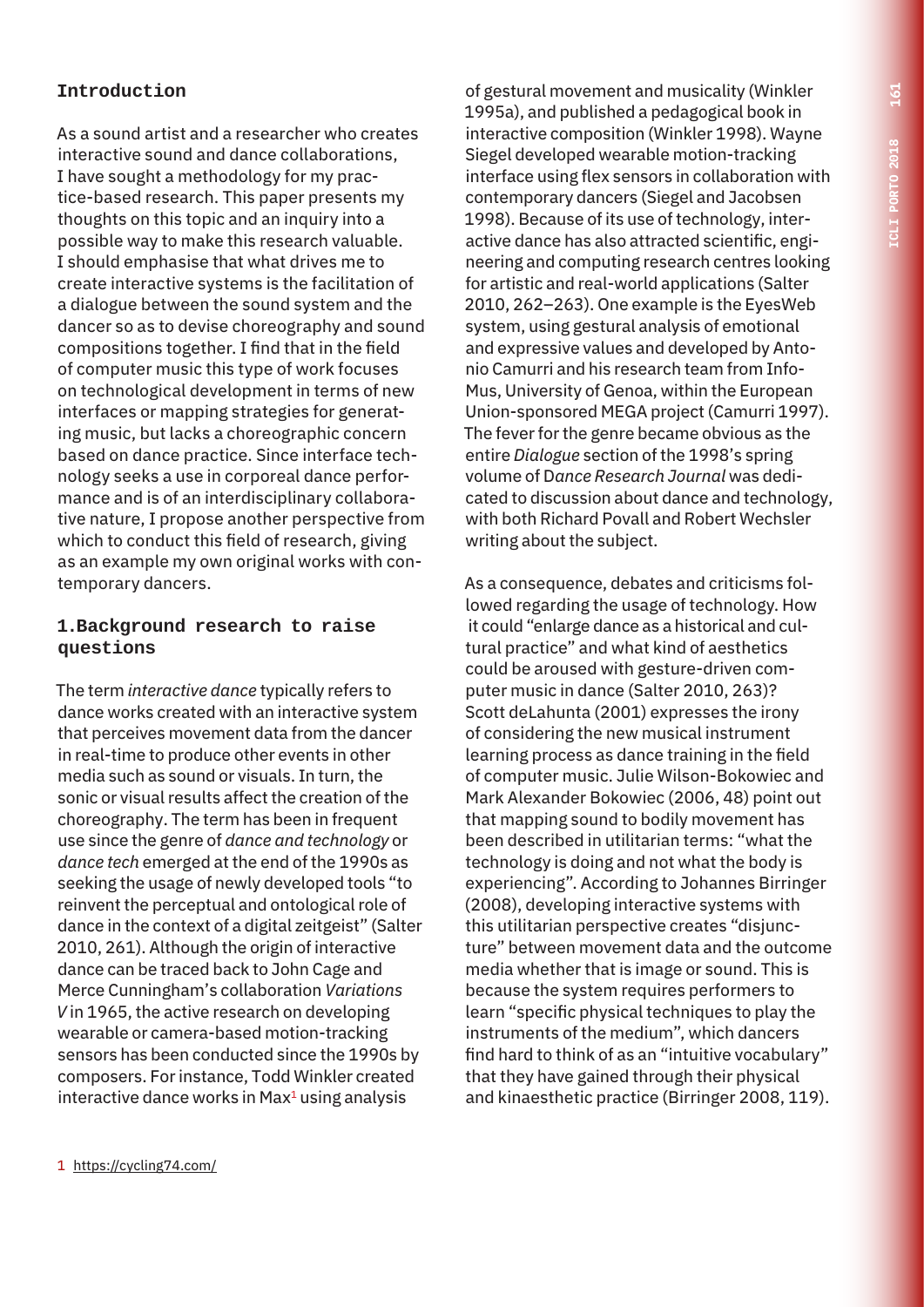Discussions about creating musical instruments are still valuable to the development of interactive systems. However, I find that this narrow focus on the gestural or postural articulation of technology misses the aesthetic concerns in creating choreography with dancers.

Wilson-Bokowiec and Bokowiec (2006) provide honest insights about their Bodycoder System, a musical interface with sixteen bend sensors that can be placed on any flexing area of the body and a pair of gloves designed as switches. Similar glove-based interface designs have been used previously in Mattel's Nintendo PowerGlove (1989) and the *Lady's Glove* (1994) by the composer Laetitia Sonami to capture sophisticated finger movement. Winkler (1995a) also began his research in movement by observing hand and finger gestures to help design musical instruments. Wilson-Bokowiec and Bokowiec (2006, 50) write that their initial idea to adopt physical techniques from contemporary dance seemed logical, but they stopped soon after realising that the system was associated with "specific economic movements" like playing an instrument. In interactive dance and music collaboration the dominant compositional approach has been to translate gestures into sonic results. This process of translation is usually initiated by composers and computer scientists with their interpretations of movement qualities, and then realised by dancers. Unfortunately, due to the limits of time and budgets, it is not easy to collaborate with dancers throughout the entire composition process to find out which sounds feel most suitable for controlling the synthesis with their diverse range of movements. Thus composers have mostly sought ways to capture the most natural and precise movements by preserving dancers' free motion for movement analysis. However, I believe this effort ironically caused a disjuncture in the sonification of movement for some dancers because the assumed mapping scenarios and interpretations were not directly related to their dance vocabularies, but rather to an engineering perspective.

Here, two research questions arise: 1) How can my interactive sound system aid collaboration by encouraging dancers to use their intuitive vocabulary, not just demand that they learn the technological and musical functions of the interface? 2) Once I have considered the sounds to be used in a piece, how should I direct dancers to create choreography as well as sound composition with my interactive system? I decided to adopt a more rigorous approach to integrating interactive system into the creative processes in sound and dance, and their resulting performances investigate ways to carefully structure the relationship between music and dance when involving interactive systems in the creative and performance processes. To situate my work within a research perspective, I undertook a survey of papers focusing on dance or choreography from *The International Conference on New Interfaces for Musical Expression (NIME), The International Computer Music Conferences (ICMC), and Sound and Music Computing (SMC)* from 2001 to 2016 to find what other approaches have evolved since the 1990s interactive dance scene. The reason that I chose this period was because the survey was done in 2016, and I decided to search the papers published from the 21st century strictly. When I found interesting approaches from these conference proceedings, I looked up other related publications.

Based on his research on the choreographer Doris Humphrey's classification of rhythms in dance, Carlos Guedes (2007) created Max objects that can extract rhythmic information from dance movement captured with a video camera. Capturing data and analysing patterns to create art became a method when art research combined with Human Computer Interaction (HCI) (Polotti 2011). With this rather scientific approach to human movement, I noticed that some researchers tried to capture even more sophisticated data from dancers using physiological data capturing facilities. For example, Jeong-seob Lee and Woon Seung Yeo (2012) captured dancers' respiration patterns to improve the correspondence between music and dance, and Javier Jaimovich (2016) used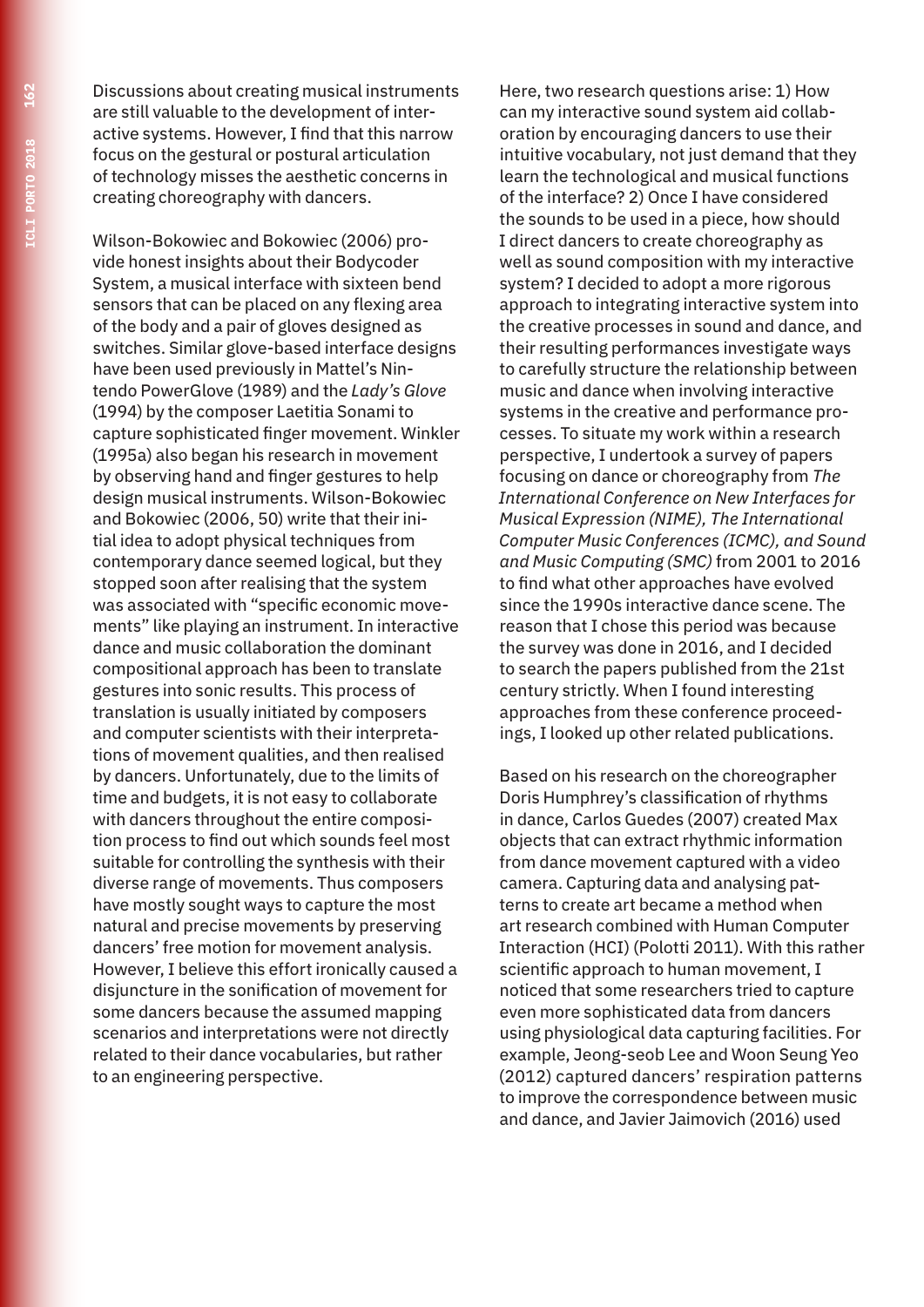electrocardiography and electromyography to reflect the biology of emotion in music. Nevertheless, these analytical approaches to evaluating the relationships between music and dance still caused me to ask where choreographers might put their aesthetical decisions during the compositional process.

The research I found interesting was the empirical research done by Anna Källblad et al. (2008) for their interactive dance installation for children. They developed their installation in several steps: First, they observed children's movement in a free space with different types of music. Second, the dancers looked at the video recordings of the first step and created a choreography. Third, the composer created an interactive sound composition for the choreographed movements and installed this interactive system in areas occupied by the children. The interesting part of this research was that the analysis of the children's movement became the choreographic challenge; the researchers found that there was "no expression of anticipation, planning or judging" in the children's movement, whereas the adult dancers found it very hard to have the same intent (Källblad et al., 2008). Another interesting work is the prosthetic instruments designed by Ian Hattwick and Joseph Malloch (2014). Although the dominant perspective of Malloch's (2013) thesis was an engineering one, as its purpose was to design instruments that were usable by professional dancers, the design process was done in conjunction with frequent workshops with the choreographer Isabelle Van Grimde and her dance troupe Van Grimde Corps Secrets. They were aware of how the dancers predominantly create movement within a visual domain, as opposed to musicians, and took advice from the dancers when deciding on the appearance and material of their instruments (Malloch 2013). I found their *Spine* instrument for the performance *Les Gestes* (2011–2013) remarkable because it provoked the dancers to create choreography in terms of the relational movement between their head and lower back, which in turn played

the instrument. This way of triggering an interactive system with wearable motion-tracking sensors is not common as usually the sensors are placed on limbs or the joints of limbs to receive more natural movement of dancers.

Amongst works outside of *NIME, ICMC,* and *SMC* communities, I find the collaboration Eidos: *Telos* (1995) by the choreographer William Forsythe and the Studio for Electro-Instrumental Music (STEIM) composer Joel Ryan the most interesting, even though it was developed at the very beginning of the period of experimentation in interactive musical synthesis with computer in the 1990s. Across the stage, a net of massive steel cables are set to be amplified by contact microphones and in turn become a large-scale sonic instrument when plucked by the dancers. The instrument was "audio scenography: the replacement of visual scenography with a continually transforming audio landscape" and showed "the shifting of dance music composition in Forsythe's work towards the design of total acoustic environments" (Salter 2011, 57–58). Unfortunately, Ryan's initial idea of using wearable acceleration sensors to control the signal processing techniques applied to a violin and the lights in the Frankfurt Opera House auditorium did not happen because of unstable communication between the STEIM-built sensor device and the house lighting console (Salter 2011, 71). However, the instrument created simple and modern-looking scenography without superfluous technological aesthetic, which Forsythe usually seeks in his other works too, and acted as work's core compositional as well as dramaturgical strategy.

#### **2.Integrating choreographic method with technology**

To answer my first research question, I decided to study first how choreographers and dancers create choreography and seek ways to integrate motion-sensing devices as primarily a choreographic tool. Some criticisms have arisen in the dance technology community towards artists who were "eager to work with newly arising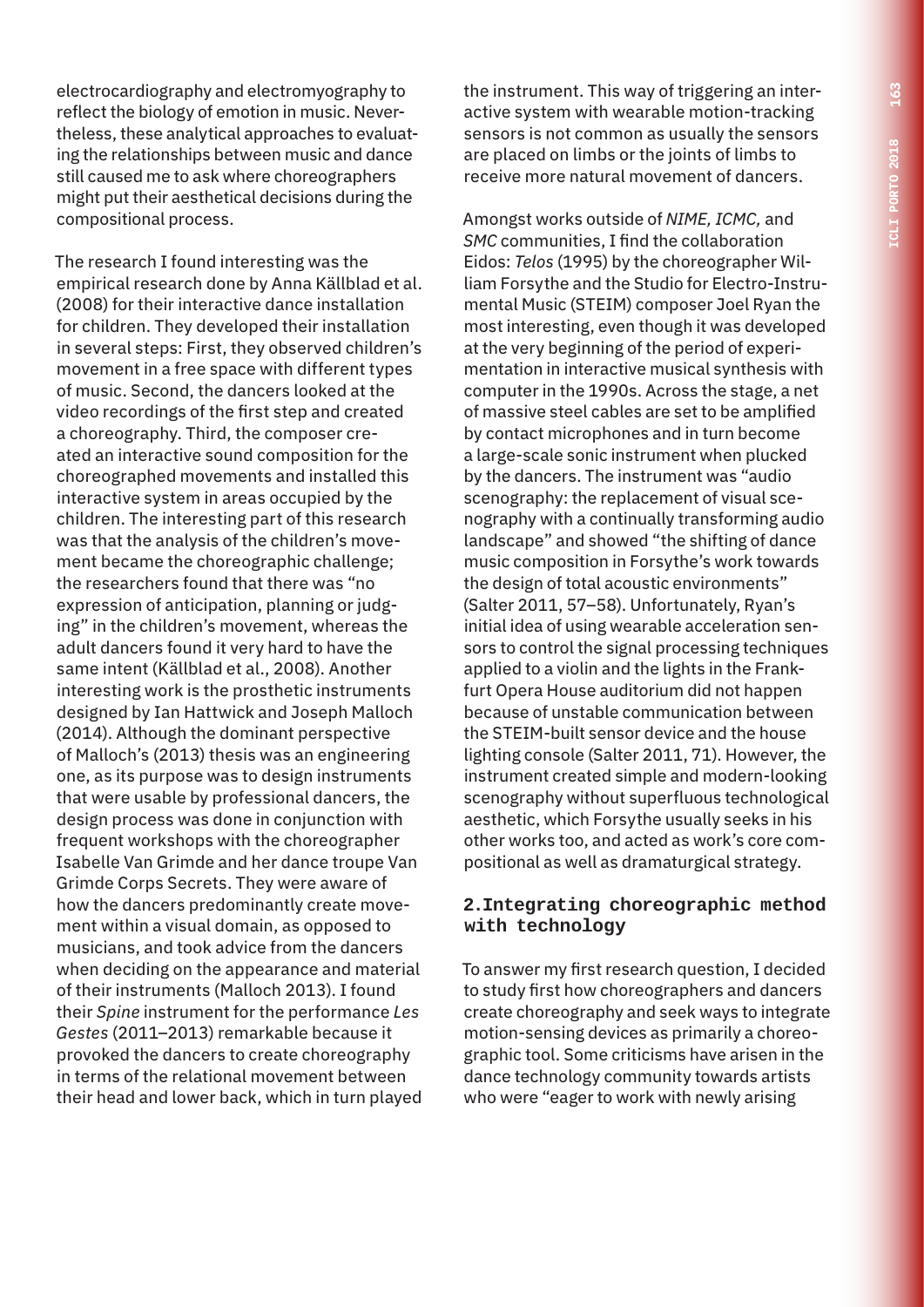digital tools", but who had "little understanding of the inner workings of electronics or computer code", which in turn created trivial works that were mere demonstrations of the technology (Salter 2010, 263–264). Although this is a critical point of view, I found it not entirely fair towards the artists. The graphical interface of Max (Winkler 1995b), as well as flexible and user-friendly tools like Isadora developed by Mark Coniglio (Dixon 2007, 198), were made to help composers and artists who were not necessarily software developers. I thought the problem was not lack of knowledge of how to adapt the technology effectively, but a lack of investigation and observation required to comprehend artistic media that the artists did not primarily practise. For instance, Winkler's research into gestural composition (1995a) neglected dance practice or techniques, but assumed that their interactive syntheses could be used effectively for dance composition. Marcelo M. Wanderley (2001) thoroughly analyses the gestural qualities of expert instrumentalists during performance, but does not explain how this movement analysis is valuable for dance creation.

What, then, is choreography? Can the instrumentalist's movement be assumed to be dancing? "The term choreography has gone viral", says Susan Leigh Foster (2010). She writes that since the mid-2000s the word has been used as "general referent for any structuring of movement, not necessarily the movement of human beings" (Foster 2010, 32). I saw a good example for Foster's statement when I recently attended the conference *Moving Matter(s): On Code, Choreography and Dance Data* in 2017. The artist Ruairi Glynn presented his choreographic idea in his work *Fearful Symmetry* (2012), but the work did not include a human figure. It was a kinetic sculpture that encouraged the audience to react and move along with it. Perhaps the reason this kind of movement from non-dancers and also non-human movement has come to be recognised as "choreographic" is because dance has changed dramatically since the mid-twentieth century

2 In case more scientific proof is needed about how musicians and dancers perceive movement differently, ongoing research is being conducted by Hanna Poikonen at the University of Helsinki into how musicians and dancers use their brains. Poikonen explains that musicians have a

to eliminate virtuosic postures. For example, choreographers such as Paul Taylor and the Judson Dance Theater deliberately incorporated everyday movements such as walking, running, and sitting into their work (Au 2002, 161, 168). Also, as shown at the 2011 exhibition *Move: Choreographing You: Art and Dance since the 1960s* at the Hayward Gallery, the term has been used to describe the process of paintings, sculptures, and installations by artists such as Allan Kaprow's movement score *18 Happenings in 6 parts* (1959), Bruce Nauman's *Green Light Corridor* (1970), and Pablo Bronstein's *Magnificent Triumphal Arch* (2010). These works were focused on certain movements of the artists or the viewers, and were, therefore, choreographed. In his essay *Notes on Music and Dance*, Steve Reich (1974, 41) writes that the Judson group choreographers have embraced "any movement as dance", equivalent to Cage's statement that "any sound is music". It seems that dance has become a more approachable place for laypeople to propose ideas.

 Yet, what I have learnt from my previous collaborations with dancers is that I should be aware that dancers and musicians have acquired different physical practices<sup>2</sup>. I therefore felt the need to understand what choreography means in dance first. I investigated the dance movement theory by Rodulf Laban as well as some studies in which this analysis was used. These included the sonification of dance movement research from InfoMus based on the emotional quality of movement and music from choreutic theory, the dance movement archive project by Royce Neagle et al. (2002), and the movement library *Topos* for dance and music gesture control by Luiz Naveda and Ivani Santana (2014). However, what I found the most interesting from Laban's analysis was that he sees choreography as a "continuous flux" of movement that should be understood alongside both "the preceding and the following phases" (Ullmann 2011, 4). Laban's dance notation shows movement "trace-forms" through directional symbols inside the kinesphere rather than specific postures, and it inspired me to

tendency to seek precision in certain acts whereas dancers see the entire flow of a movement that uses the whole body. See her article at https://www.helsinki.fi/en/news/ health/a-dancers-brain-develops-in-a-unique-way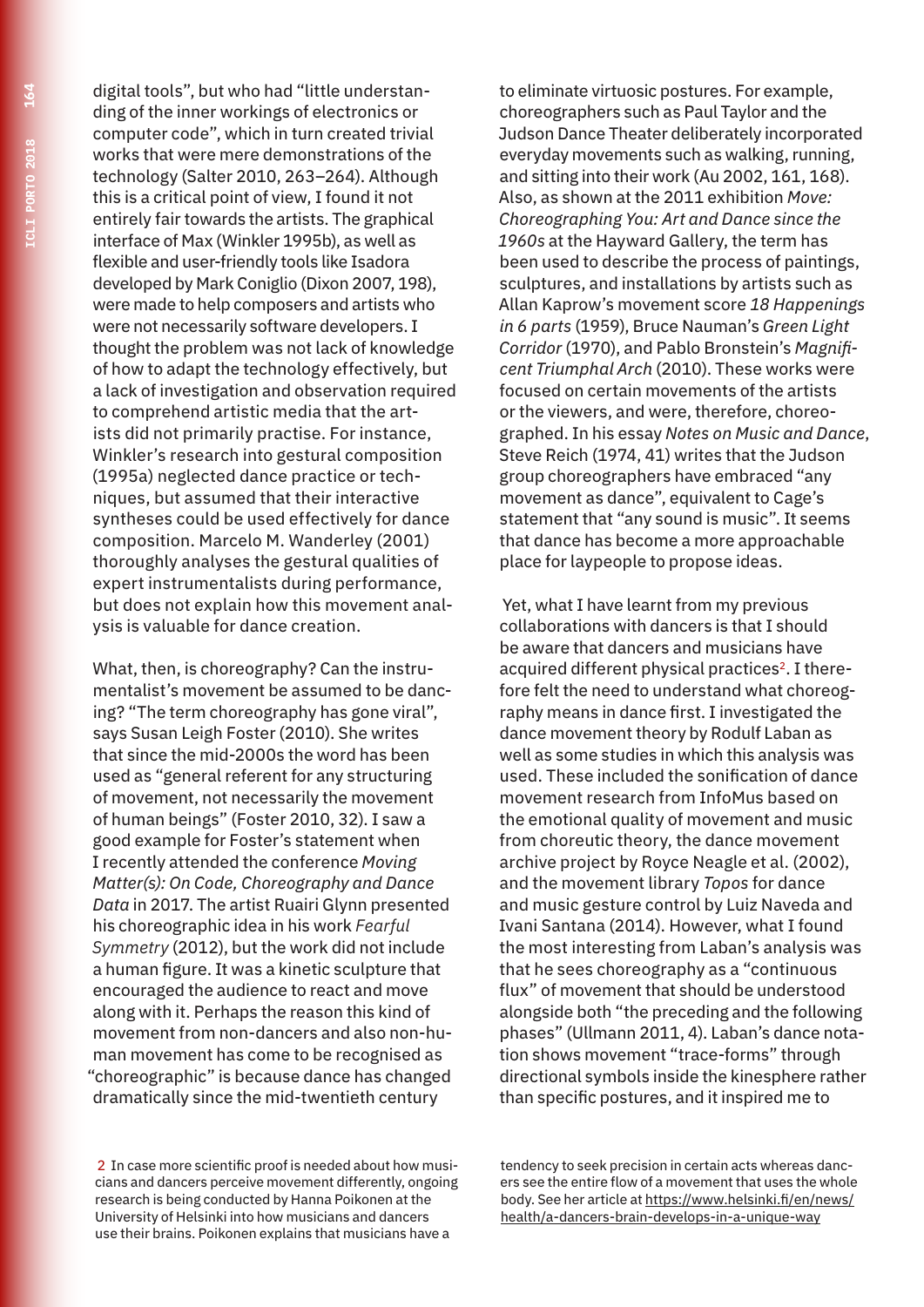Input (movement)

Output (sound, image, etc)

Interface (motion-tracking device)

*Figure 1. Motion-sensing device as interface to preserve the dancer's freedom of movement.*

think about what principally stimulates which movement, beyond fragments of gestures. The common way of using motion-sensing devices in interactive music and dance collaborations is to use the technology as a mere interface for preserving the freedom of the dancer's movement, and to connect the presupposed musicality of movement data to the output result (Figure 1). Instead, to actively stimulate and engage dancers to create choreography with the interactive system, I decided to provide a physical and tactile motion-sensing device – the Gametrak controller – that primarily challenged performers to 'dance', and to let these movements create the sounding results.

Gametrak was developed as a pre-wireless motion-tracking technology and disappeared quickly after the introduction of Nintendo Wii Remote controllers or Kinect cameras. In comparison with wireless motion sensors, Gametrak's motion tracking system is simple and limited. Each unit has a pair of potentiometers tethered by red cables that users can extend to direct the controller through 360˚; the controller tracks the movement direction and length of the cable. Originally the controller comes with a pair of gloves that let users play a golf game. However, I removed the gloves so as to prevent the dancers from using the controllers only with their hands. Instead, I connected carabiner clips to the end of the controllers so that they could be hooked onto belts and bracelets. The kinetic characteristics of the Gametrak invite dancers to move in certain intuitive ways by playing with the cables – pulling and twisting them, for example.

However, the dancers soon understand that they can only reach a limited distance with the tethered controllers. As a consequence, the difference from wearable sensors is that I am 'restricting' the dancers' bodies instead of letting them dance freely.

Gametraks were used by the musician Yann Seznec for the live performance of the composer Matthew Herbert's album *One Pig*, and the artist Di Mainstone developed Gametrak-inspired controllers with her research team from Queen Mary University of London for large-scale installations (Meckin et al., 2012) such as *Whimsichord* (2012) at the Barbican and *Human Harp* (2013) on Brooklyn Bridge. Seznec created The *StyHarp*, using the cables of Gametrak controllers to mimic a pigsty as well as a new musical instrument. Although Mainstone's works were performed by dancers, her primary focus was on the use of the controllers as a visual element with the surrounding architecture while triggering sound simultaneously in an interactive installation. It is apparent that the appearance of the Gametrak has attracted artists to its visual characteristics, but I have not yet found any work primarily integrated with choreographic composition technique.

I found Forsythe's choreographic approach was interesting because he extended Laban's notion of the kinesphere, as shown in his lecture video *Improvisation Technologies* published with ZKM in 2011 (cited in Clark and Ando, 2014: 182). In the video, Forsythe demonstrates possible movement variations depending on a newly given axis without stepping away from the first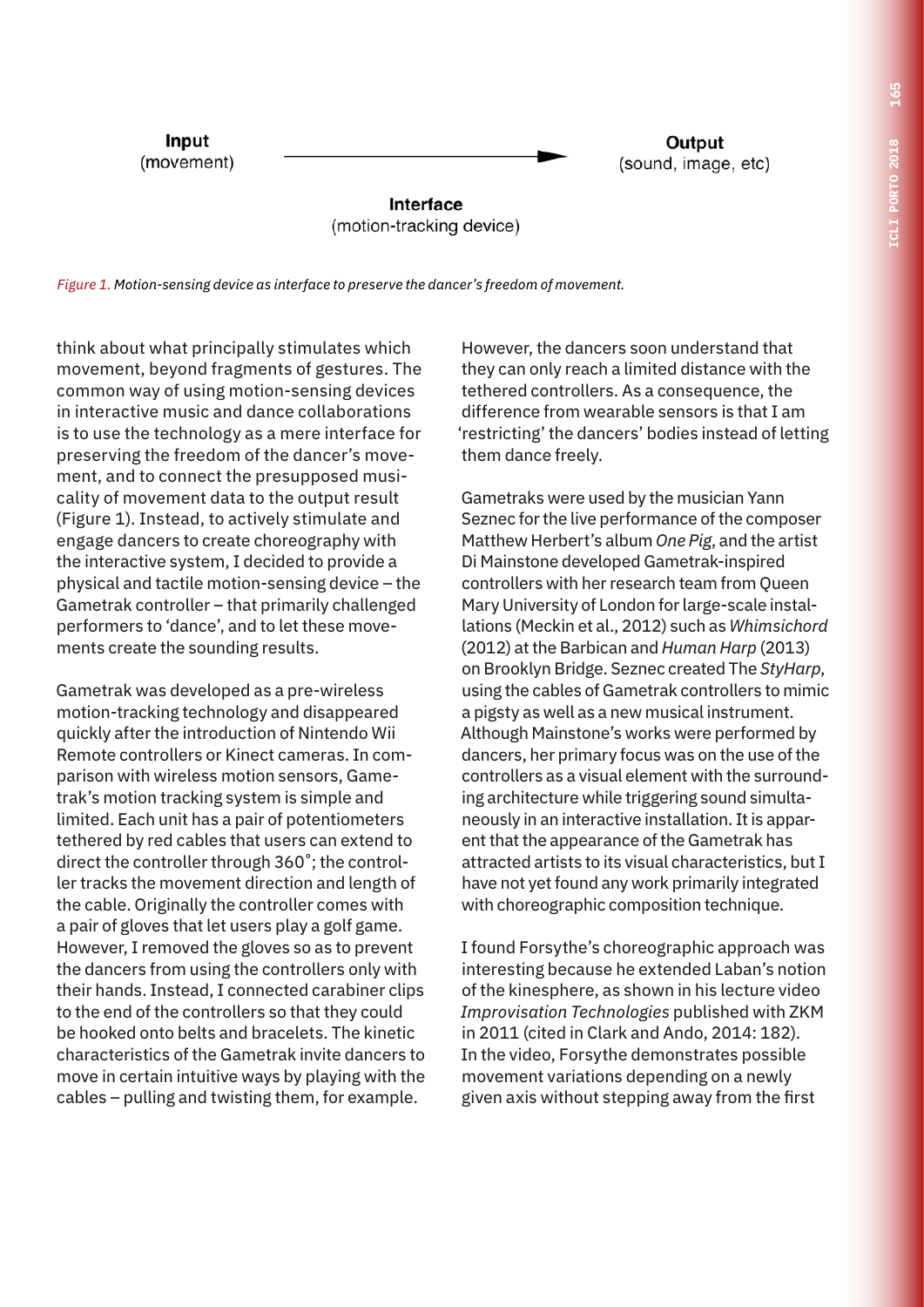position. Furthermore, Forsythe asks his dancers to imagine objects or geometric lines to create movement with or around. Re-orientating physical perception with these imaginary space and objects is Forsythe's core movement creation technique. Similar to Forsythe, choreographer Wayne McGregor proposes his dancers to imagine an object as well as some other sensations to compose choreography. Another technique he uses is to provide dancers with a physical problem, which they have to solve through movement. For example, dancers are asked to "picture a rod connected to their shoulder, which is then pushed or pulled by a partner some distance away" (Clark and Ando 2014, 187). McGregor describes these ways of creating movement phrases with specific physical conditions as a "physical thinking process" (McGregor 2012).

Both Forsythe and McGregor use mental imagery as a choreographic stimulus. Instead of freely improvising, they restrict their physical condition with the imagined objects and space. Inspired by this method, I decided to replace the mental imagery with actual physical restriction using the cables of the Gametrak controllers. In this way, the Gametrak provides a technological restriction that governs my sound composition and movement creation as both an interface and a physical limitation that has to be accounted for by the dancers. This intrinsic physicality of the Gametrak made it possible to provide concrete movement tasks to the dancers, who could then play sound naturally as a result of executing these tasks. This process is explained in Figure 2, which shows the transition between different media from body (dance) to sound via visible and tactile technology.

#### **3.Proposing a methodology: physical thinking and action process**

My background research indicates that the primary concern in research so far into new interface design for dance has focused on the kinds of motion that can be captured to control musical parameters, either in one-to-one or more complex interactions. However, this prevalent

concern in mapping body movement to sound is limited to musicians and computer scientists (Wilson-Bokowiec and Bokowiec 2006, 48), and rarely takes account of a purely choreographic perspective. My purpose in this research is not necessarily to hand over control of the music to the dancers. Rather, my main interest is in what kind of dialogue can be created between music and dance as a stimulus to collaborative composition, not necessarily that one medium has to determine the other.



*Figure 2. A diagram between dance and sound through Gametrak controllers.*

To answer my second research question, and also in order to create a dialogue between music and dance it was essential to look at how they have served as impetuses for each other both historically and more recently. Traditionally choreographers made choreography for already written music, and dance had to be organised to synchronise with music that had been composed for it (Percival 1971, 17). However, since the twentieth century, there have been huge changes in this traditional relationship. Vaslav Nijinsky premiered the ballet *Afternoon of a Faun* in 1912, using Claude Debussy's music "purely as an accompaniment", to demonstrate that the music and the stage design were "equally important in setting a mood" and "equally irrelevant to the movements being performed by the dancers, except that the total length of the action was determined by that of the music" (Percival 1971, 16).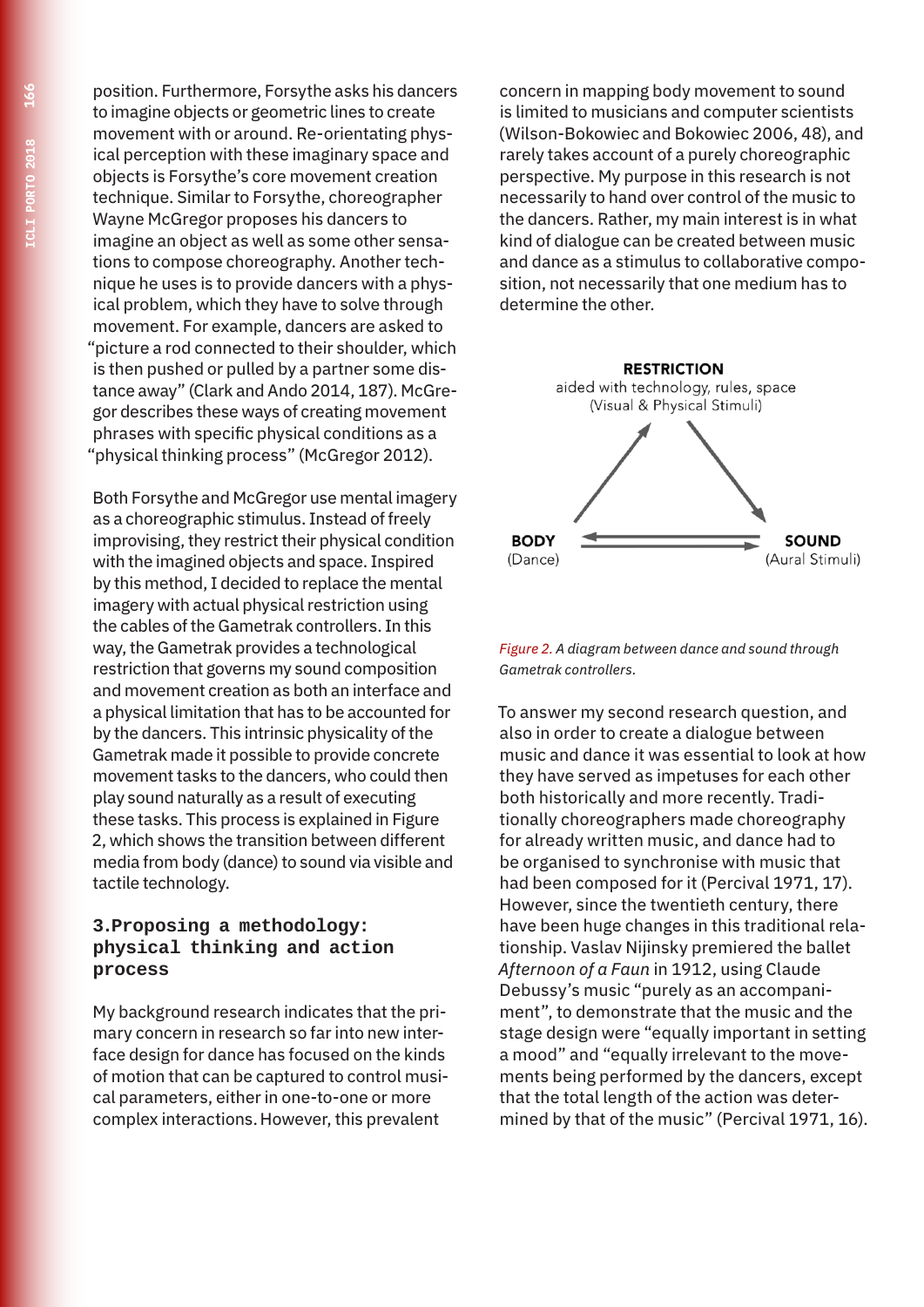Around the same time, Laban choreographed to a very minimalistic use of percussive musical instruments or sometimes even in silence so as to preserve dance as an independent art form, as seen in his works *The Deluded* (1921) and *The Swinging Temple* (1922) (Laban 1975, 89, 96). Laban did not agree with the dance theatre tradition of that time, according to which dance had to be organised as a literal translation of music (Laban 1975, 175–179). Later, from the late 1940s, Cunningham and Cage started collaborating using methods of indeterminacy and chance, treating music and dance as independent entities (Au 2002, 155– 156). From my research the most frequently referenced example as the origin of interactive music and dance collaboration is Cage and Cunningham's *Variations V* (1965), yet notoriously they did not seek to connect expressive musicality and movement. In contrast to these movements, music and dance had a close relationship in Philip Glass's opera *Einstein on the Beach* (1976), with Lucinda Childs juxtaposing slow and almost static movements to Glass's fast and repetitive music (Obenhaus 1985). Similarly, Anne Teresa De Keersmaeker was deeply influenced by Steve Reich's music structure, and choreographed repeated and contrapuntal movement variations for her work Fase, *Four Movements to The Music of Steve Reich* (1982). However, De Keersmaeker explains that although Reich's music "supplied a number of principles of construction", her work "did not copy the musical structure" (De Keersmaeker and Cvejić 2012, 25–27). As a more recent example, at the 2012 Dance Biennale, Forsythe explained that his dance company uses music like "film music"; music can "colour the perception of the event", but it is not necessary to organise a dance according to the structure of the music (Forsythe 2012).

It seems natural to have these constant changes in dance from the twentieth century in particular, since music has also actively changed into various unconventional and uncountable forms through the use of new materials and sound (Cunningham 1968; Percival 1971: 15). However,

in gesture-driven music and dance research I feel these kinds of dialogues between music and dance have been neglected because 'interactivity' is considered a crucial element that has to be demonstrated to the audience. This view can easily restrict interactive dance to the folly of mere demonstrations of technology, and fail to make use of it as choreographic tool. Furthermore, what I could see from the dance notations from the seventeenth century (see Weaver 1706) and De Keersmaeker's score for Reich's music was how these two media have changed from rather absolute and common code to abstract ideas. The dance notation from the seventeenth century indicates positions of feet and limbs related precisely to the musical notes, whereas De Keersmaeker's score is drawn with more abstract shapes, directional marks, and numbers. In my previous collaboration with contemporary dancers, I mostly sought ways to orientate the dancers towards the interactive system to help them perform better 'sound'. However, I was aware of the irony in teaching the abstract ideas of music composition to dancers. Instead, I thought these abstract ideas could be bridged through a concrete medium – for me, it was what the restrictive motion-tracking technology could serve – to successfully conduct this interdisciplinary collaborative composition.

I proposed using the Gametrak controllers as a visual stimulus and physical restriction to my main collaborating dancer Katerina Foti. As she was aware of Forsythe's approach she was interested in the method. Yet, this was my first time composing an interactive music with physical restriction, and I thought the best way to find out the most suitable compositional method was simply to try them out. *Locus* was my first composition, using four different sections of sound variations throughout time. I planned several steps to guide Foti and another dancer Natasha Pandermali to gradually construct a choreographic composition with my interactive sound synthesis. Video 1 demonstrates the composition process: First, I asked the two dancers to tether four cables each to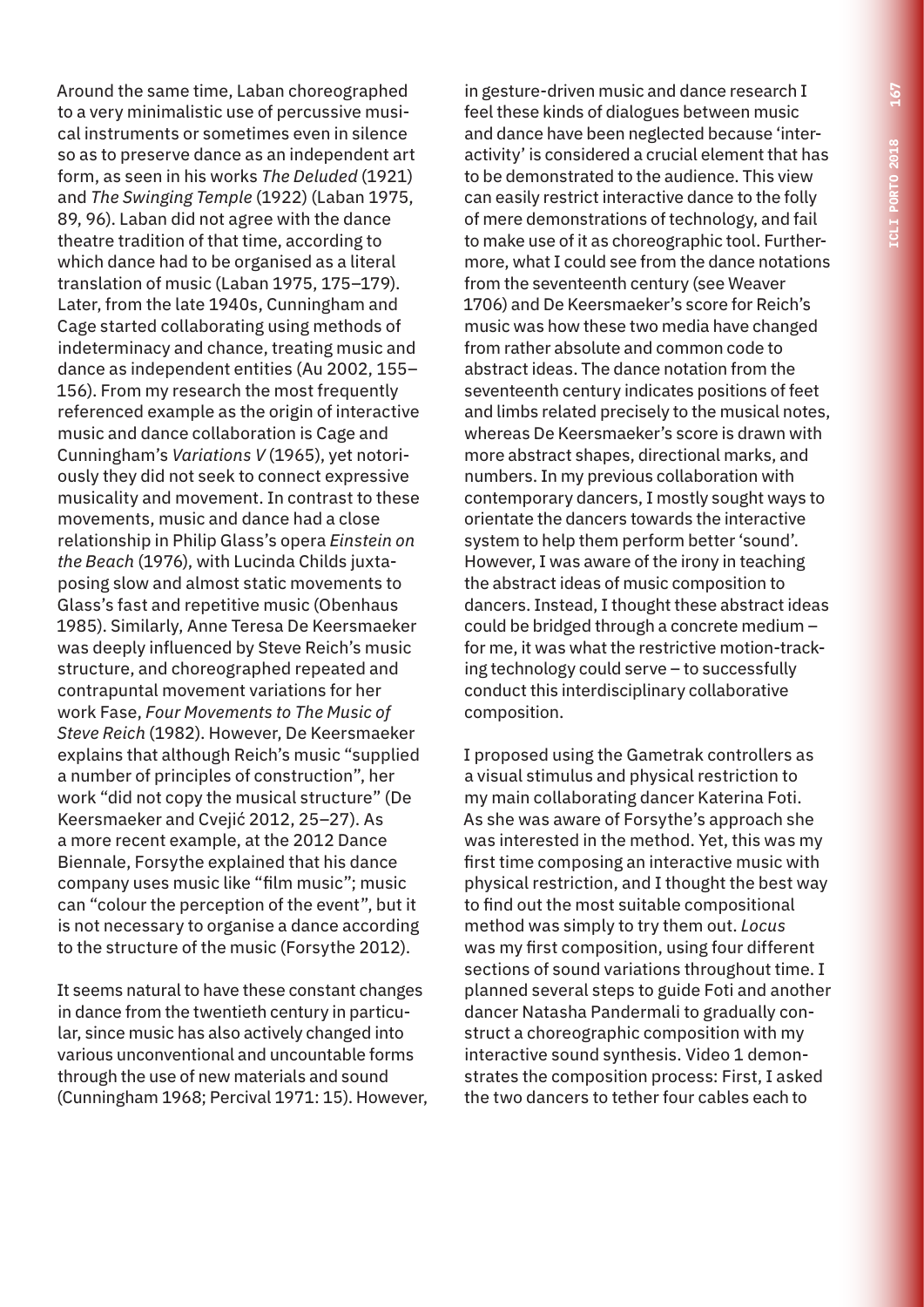their bodies and to improvise to find out how to move within the restrictive conditions without sound. Second, once they got used to moving within the conditions, I then provided more specific choreographic tasks section by section depending on the structure of the sound composition. During this process, the dancers proposed how they would create choreography with my movement tasks and I selected good materials. Finally, we repeated the proposing, selecting, and modifying process several times until we completed the composition.



*Video 1. The demonstration of composition process of Locus (2015). See: vimeo.com/252392147/29e5af8932.*

My dancers quickly adapted my composition process as they were trained with similar choreographic techniques. This way of proposing and selecting choreographic materials is the common approach in contemporary dance nowadays, as exemplified by the choreographers Forsythe and McGregor. While I was searching for the origin of this choreographic method, I found that some contemporary dance choreographers in the 1960s used the so-called "problem-solving" concept as research in information theory and artificial intelligence awakened around that time (Rosenberg 2017, 185–186). This technique adopted improvisation as a choreographic compositional method. For example, the Judson Church group choreographer Trisha Brown first provides movement tasks to her dancers and the

dancers create movement in response to them. Second, Brown "intervenes as a composer to select, edit, and reorganize this raw material as choreography" (Rosenberg 2017, 185). The consulting historical scholar at Trisha Brown Dance Company, Susan Rosenberg, writes that "Brown cast her dancers into what problem-solving theorists call a 'problem space' defined by an 'initial state, a goal state, and a set of operators that can be applied that will move the solver from one state to another'" (Rosenberg 2017, 186). This algorithmic process is also apparent in Forsythe's choreographic procedure *Alphabet* (Forsythe and Kaiser 1999) and McGregor's "if, then, if, then" process (McGregor 2012).

I also find similar algorithmic thinking in the composer Simon Emmerson's model of compositional process. In seeking a methodology by which to conduct my practice-based research it was helpful to look at it. Since electroacoustic music does not use traditional musical notation systems and materials, Emmerson (1989) writes about composing strategies and pedagogy, and proposes a compositional model for contemporary music. The model consists of a cycle of actions: the composer does an action drawn from an action repertoire, which then has to be tested. After testing, accepted materials reinforce the action repertoire and rejected ones can be modified for the action or not. Emmerson explains that research begins when one "tests" the action, and new actions need to be fed into the action repertoire to evolve the research further (Emmerson 1989, 136). Similar to Brown's technique, John Young (2015, 159) describes the process after testing in Emmerson's model, in which the composer decides whether to accept or reject materials, as a "problem-defining and problem-solving process".

The unique compositional feature of Emmerson's model is that there is the test procedure. Emmerson explains this in "the composer/ listener chain": the test has to be done with a group of listeners – not any listeners, but a "community of interest whose views we trust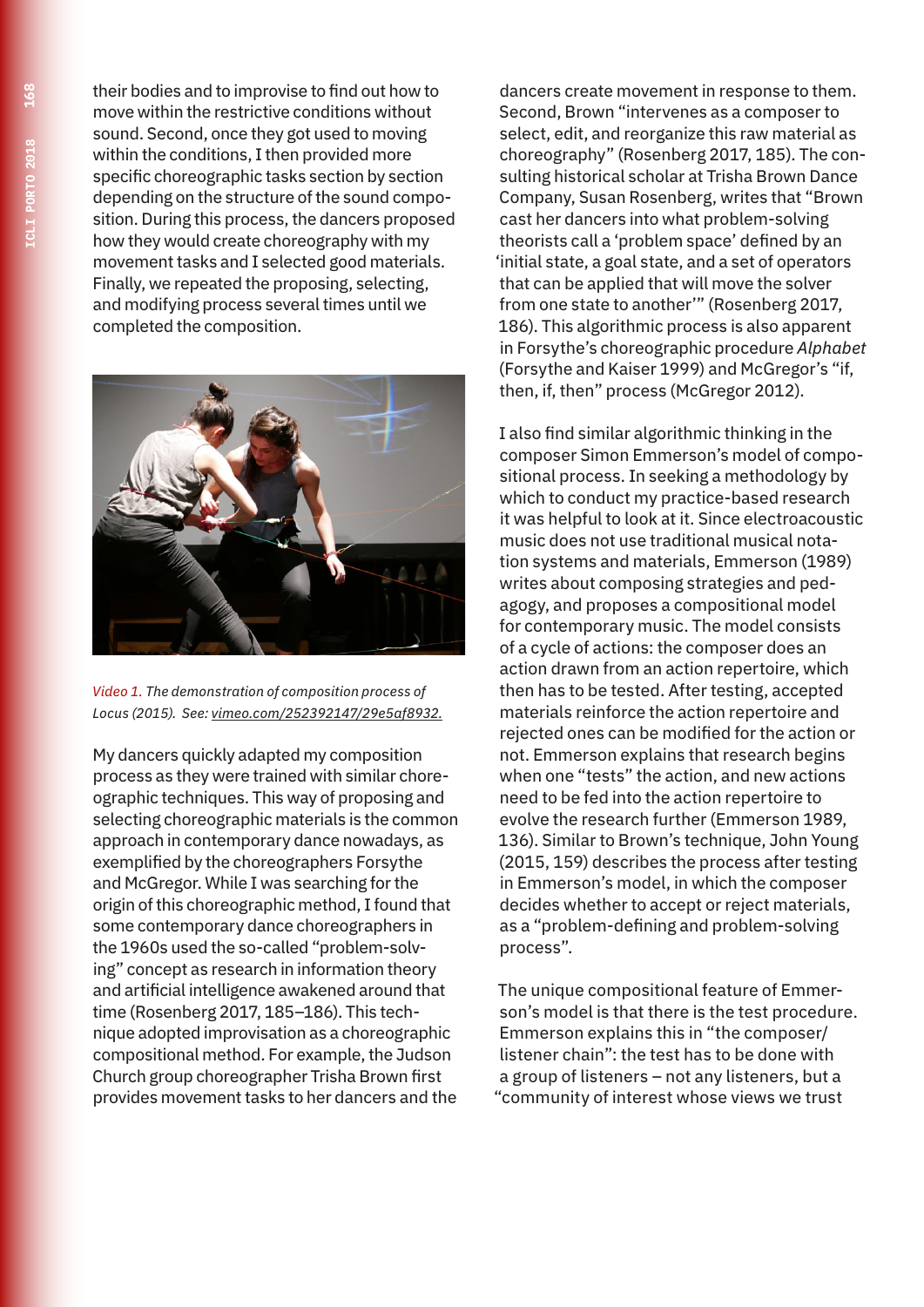and value" – since there is no common code for building the same expectation as there used to be in traditional (Western) music (Emmerson 1989, 142). In my composition process my collaborating dancers are not only the performers, but also the primary listeners as they devise choreography that interacts with my sound system. We try a certain condition, explore our experience, and reflect on the next phase. My compositional cycle of actions as an adaptation of Emmerson's model of composition process is: I provide choreographic tasks (*new action*) and the dancers devise choreography with restriction and rules (*action*) drawn from their movement *repertoire.* And then I examine (*test*) the materials created through this process to *accept* or *reject*. Therefore, one composition is completed with multiple iterations of these actions; furthermore, my entire research is structured within this action cycle.

### **4.My original works**

Here, I offer some examples to demonstrate how I mapped movement and my sound synthesis. To prevent the dancers from being too busy dealing with just the musical functions of the technology, I first reduced the number of sound parameters to be performed by the dancers. Mostly only the z (length) values of the Gametrak controllers were used to control the sound parameters; sometimes the x and y values were used to in support to detect more specific locations of the dancers in the performance space. Although I simplified the number of sound parameters each controller could control, I provided different choreographic tasks strictly in order of the allocated time frames. I also wanted to have both direct and indirect interactions between movement and sound so that the dancers could have various conditions within which to devise choreography with differing amounts of freedom.

In Pen-Y-Pass (2016)<sup>3</sup> I provided various choreographic tasks throughout time: For the first section of the composition the dancers were asked to tether cables onto their limbs, moving only one arm at first and then gradually use all their limbs. Movement and sound had a direct one-to-one relationship here, and the dancers had to be careful not to move their other limbs from the beginning. As a result, the silent space gradually filled with more and more sounds. For the second part, the dancers were asked to attach one part of their body as though their limbs were extended diagonal lines tethered like the cables as well as the projected visual work behind them. Then the dancers tried to extend their limbs towards the gaps between their bodies. In this section, the dancers' limbs only affected the volume of the sound files, allowing the dancers to focus more on devising choreography. For the third part, they were asked to detach the cables, leaving only one cable each. In this section, there were only two different sounds, one for each dancer, with one-to-one interaction. The dancers were asked to create a circle with their movements and then pause for a while, and repeat this movement. As a result, some silence was created in between. For the fourth section, the dancers were asked to attach one more cable to their limbs, making two for each dancer. One dancer was asked to perform solo, and then the other, and then duet until the end. For this section I programmed different sounds depending on the length of the cables. In return, the more the dancers moved towards the other side and crossed with each other, the louder and more dynamic became the sound.

For other works, I created more game-like tasks between movement and dance. For example, I attached the cables of Gametraks to two chairs in *Temporal* (2016).4 For the second section of the piece I mapped sounds to be randomly triggered at various locations in the performance space. The dancers were asked to move in response to what they heard. As a result, they moved around the room holding chairs and sometimes even dragging them to make a scratching noise. Depending on the triggered sound, the dancers created dynamic movements from fast to slow. Another example is *The Music Room* (2017), and here sound worked also as a restriction

3 See the video demonstration here: vimeo.com/254723449/2f56001b94 4 See the video demonstration here: vimeo.com/247499380/46af82a55d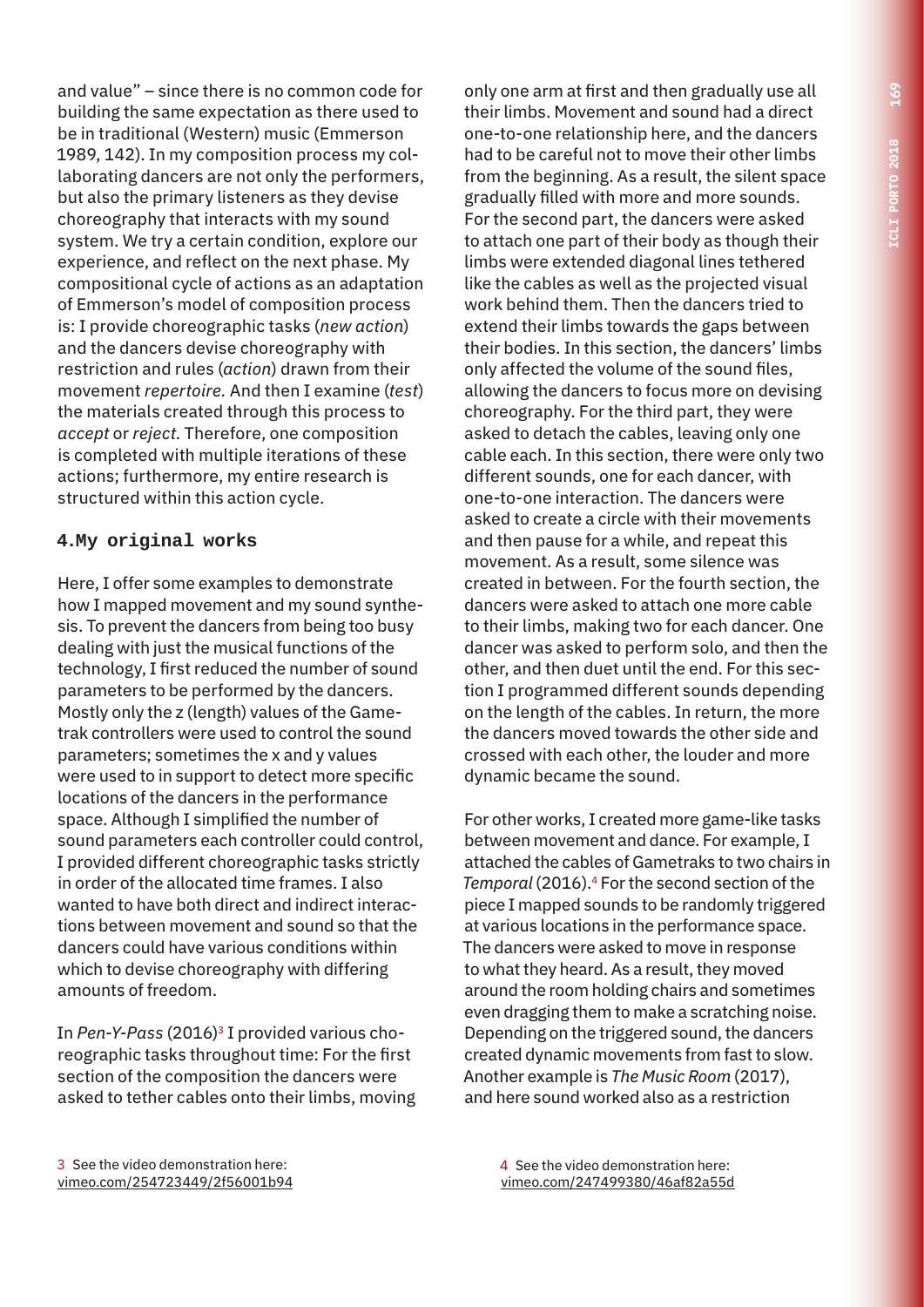

*Video 2. The composition process of The Music Room with my collaborating dancer Katerina Foti. See: vimeo.com/247731900/494d98e0ea*

to control the dancer's movement (Video 2). I programmed some piano notes to be triggered when the cables were pulled to a certain length. The dancers were asked to stop moving once the piano notes were triggered, and to wait until the note had finished playing. As a consequence, the dancer moved very carefully and created cautious and slow movement variations.

# **Conclusion**

I have introduced my compositional approach in interactive dance focusing on integrating interactive system into the creative processes in both sound and dance. Throughout this paper what I would like to draw out is not only the technological development or mapping interactive sound synthesis as a compositional act, but also the holistic compositional cycle in collaboration as a composition to support interdisciplinary art research.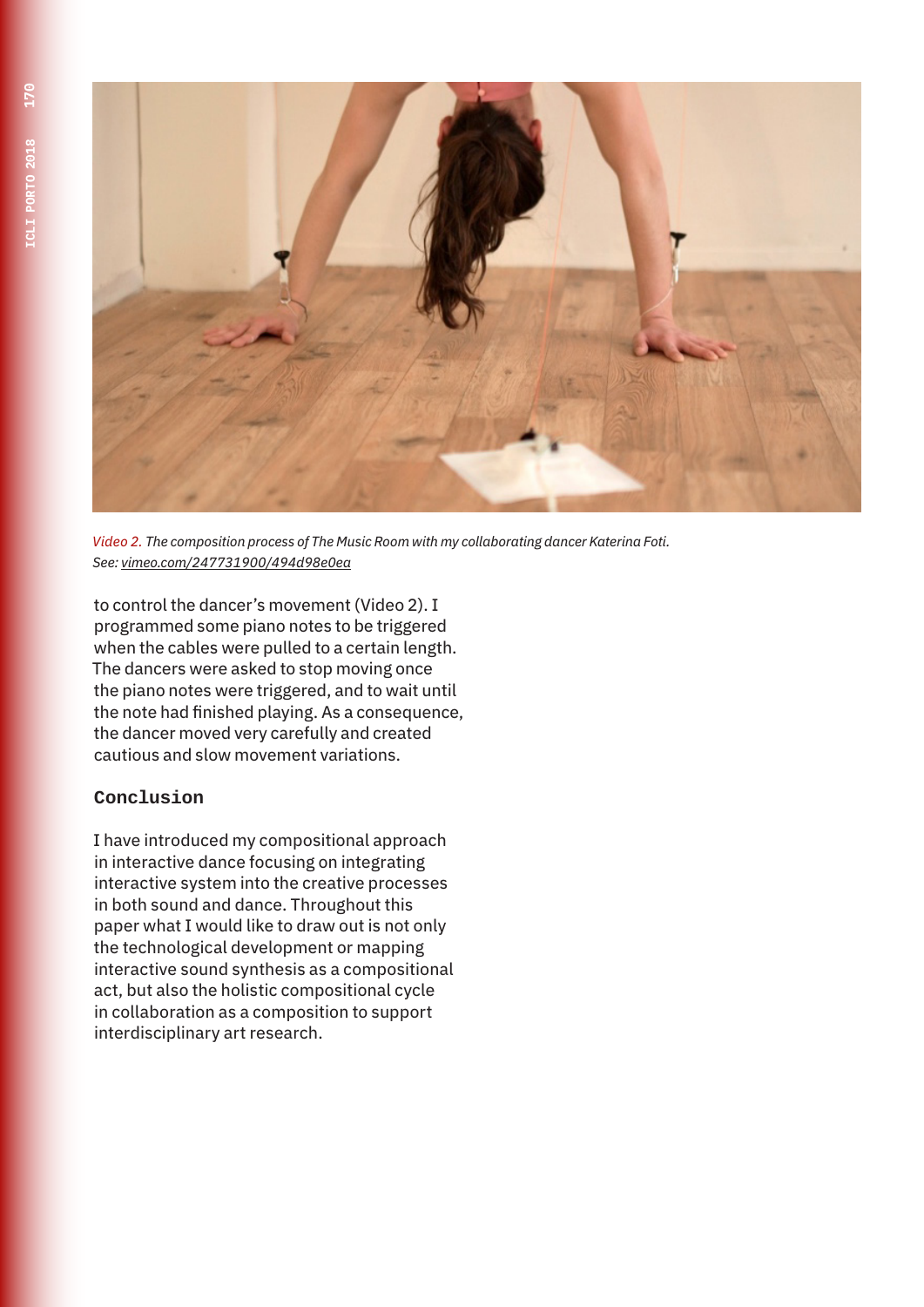- **Au, Susan.** 2002. *Ballet and modern dance*. 2nd edn. London: Thames & Hudson.
- **Birringer, Johannes.** 2008. "After Choreography," *Performance Research* 13(1): 118–123. https:// doi.org/10.1080/13528160802465649
- **Camurri, Antonio, Chiarvetto, Roberto, Coglio, Alessandro, Di Stefano, Massimiliano, Liconte, Claudia, Massari, Alberto, Massucco, Claudio, Murta, Daniela, Nervi, Stefano, Palmieri, Giuliano, Ricchetti, Matteo, Rossi, Riccardo, Stroscio, Alessandro, and Trocca, Riccardo.** 1997. "Toward kansei information processing in music/dance interactive multimodal environments," *Proceedings of AIMI International Workshop on Kansei – The Technology of Emotion*. Genoa, Italy.
- **Clark, Jonathan Owen and Ando, Taku.** 2014. "Geometry, embodied cognition and choreographic praxis," *International Journal of Performance Arts and Digital Media*, 10(2): 179 – 192.
- **Cunningham, Merce.** 1968. *Changes: notes on choreography,* edited by Frances Starr. New York: Frankfurt am Main Something Else Press.
- **Dixon, Steve.** 2007. *Digital performance: a history of new media in theater, dance, performance art, and installation.* London, Cambridge, Mass: MIT Press.
- **De Keersmaeker, Anne Teresa, and Bojana Cvejić.** 2012. *Choreographer's score: Fase, Rosas danst rosas, Elena's aria, Bartók.* Brussels: Mercatorfonds.
- **deLahunta, Scott.** 2001. "Invisibility/Corporeality," *NOEMA.* Available at: http://noemalab. eu/ideas/essay/invisibilitycorporeality/ (Accessed: 12 February 2018).
- **Emmerson, Simon.** 1989. "Composing strategies and pedagogy," *Contemporary Music Review*  3(1): 133–144.
- **Forsythe, William.** 2012. "Dance Biennale 2012: A meeting with William Forsythe," Uploaded on June 18, 2012. YouTube video, 21:31 min. https://www.youtube.com/ watch?v=Jl4qmjO2HNI
- **Forsythe, William and Kaiser, Paul.** 1999. "Dance geometry," *Performance Research,* 4(2): 64 – 71.
- **Foster, Susan L.** 2010. "Choreographing your move," In *Move: Choreographing You Choreography: Art and Dance Since the 1960s,* edited by Stephanie Rosenthal, 32–37. London, Manchester: Hayward Pub.
- **Guedes, Carlos.** 2007. "Translating dance movement into musical rhythm in real time: new possibilities for computermediated collaboration in interactive dance performance," *Proceedings of The International Computer Music Conference (ICMC).* Copenhagen, Denmark.
- **Hattwick, Ian, Malloch, Joseph and Wanderley, Marcelo M.** 2014. "Forming shapes to bodies: design for manufacturing in the prosthetic instruments," *Proceedings of the International Conference on New Interfaces for Musical Expression (NIME).* London, United Kingdom.
- **Jaimovich, Javier.** 2016. "Emovere: designing sound interactions for biosignals and dancers," *Proceedings of the International Conference on New Interfaces for Musical Expression (NIME).* Brisbane, Australia.
- **Källblad, Anna, Friberg, Anders, Svensson, Karl, and Edelholm, Elisabet Sjöstedt.** 2008. "Hoppsa Universum – An Interactive Dance Installation for Children," *Proceedings of the International Conference on New Interfaces for Musical Expression (NIME).* Genoa, Italy.
- **Laban, Rudolf.** 1975. *A Life for Dance.* Translated by L. Ullmann. London: Macdonald & Evans.
- **Lee, Jeong-seob. and Yeo, Woon Seung.** 2012. "Real-time modification of music with dancer's respiration pattern," *Proceedings of the International Conference on New Interfaces for Musical Expression (NIME),* Ann Arbor, Michigan.
- **Malloch, Joseph.** 2013. "Instrumented bodies: prosthetic instruments for music and dance," *A framework and tools for mapping of digital musical instruments,* 107 – 134. PhD thesis. McGill University.